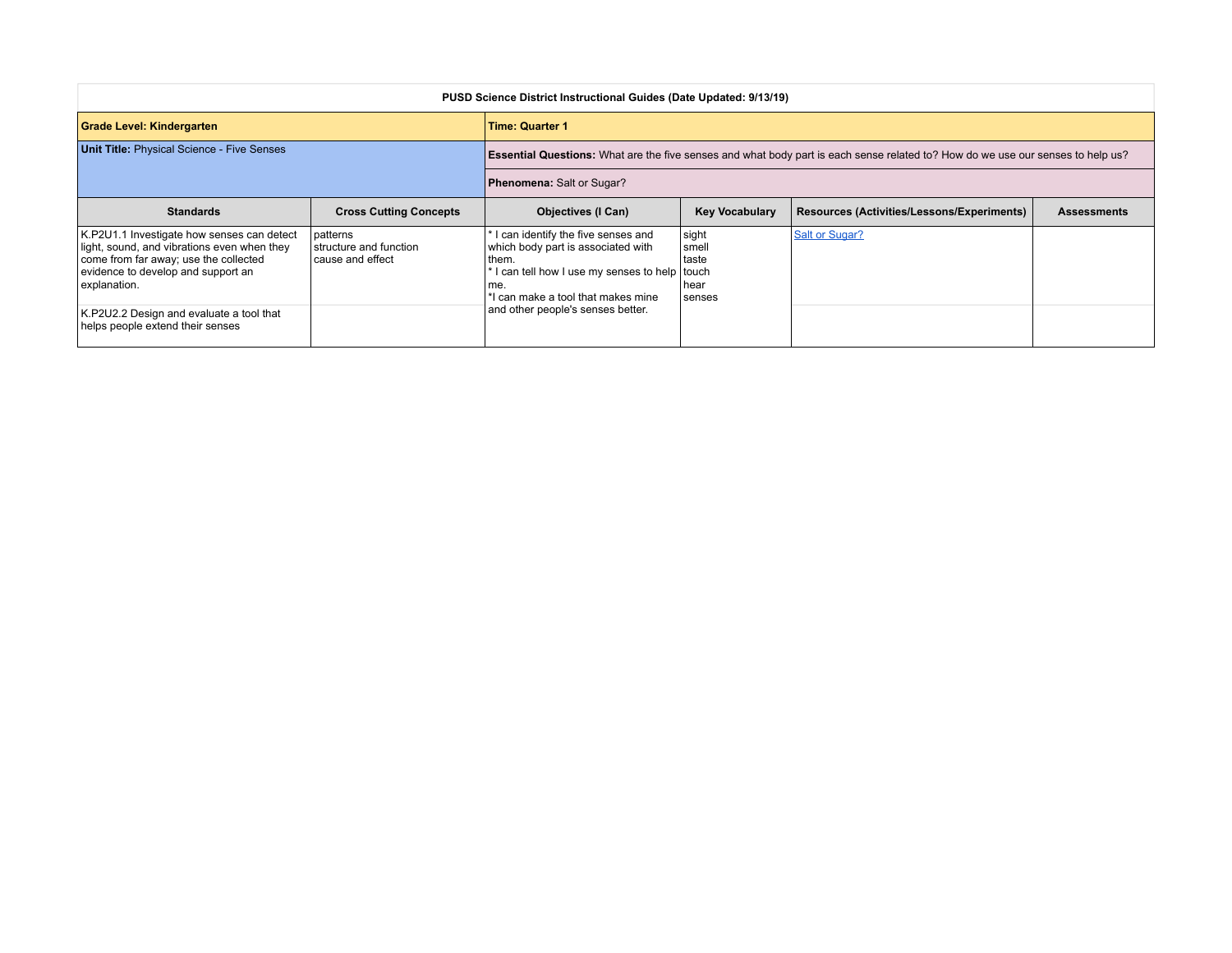| PUSD Science District Instructional Guides (Date Updated: 9/13/19)                                                 |                                                                                  |                                                                                                                |                                                                                                       |                                                                                                 |                    |  |
|--------------------------------------------------------------------------------------------------------------------|----------------------------------------------------------------------------------|----------------------------------------------------------------------------------------------------------------|-------------------------------------------------------------------------------------------------------|-------------------------------------------------------------------------------------------------|--------------------|--|
| Grade Level: Kindergarten                                                                                          |                                                                                  | <b>Time: Quarter 2</b>                                                                                         |                                                                                                       |                                                                                                 |                    |  |
| Unit Title: Space Science - Sun, Moon, and Stars                                                                   |                                                                                  | <b>Essential Questions:</b> What are the phases of the moon? How does our solar system effect our lives?       |                                                                                                       |                                                                                                 |                    |  |
|                                                                                                                    |                                                                                  | Phenomena: Melting snowman, How can the sun help you if you are lost?                                          |                                                                                                       |                                                                                                 |                    |  |
| <b>Standards</b>                                                                                                   | <b>Cross Cutting Concepts</b>                                                    | <b>Objectives (I Can)</b>                                                                                      | <b>Key Vocabulary</b>                                                                                 | <b>Resources</b><br>(Activities/Lessons/Experiments)                                            | <b>Assessments</b> |  |
| K.E.2U1.5 Observe and ask<br>questions about patterns of the<br>I motion of the sun, moon and<br>stars in the sky. | patterns<br>structure and function<br>l cause and effect<br>stability and change | I can identify the phases of our moon. crater<br>I can describe the effect our solar<br>system has on my life. | reflect<br><b>I</b> phase<br> asteroid<br>telescopes<br>l planets<br>Istructure<br><u>I functions</u> | <b>Moon Phases Board</b><br><b>Melting Snowman</b><br>How can the sun help you if you are lost? |                    |  |
|                                                                                                                    |                                                                                  |                                                                                                                |                                                                                                       | <b>Mystery Science: Spinning Sky</b>                                                            |                    |  |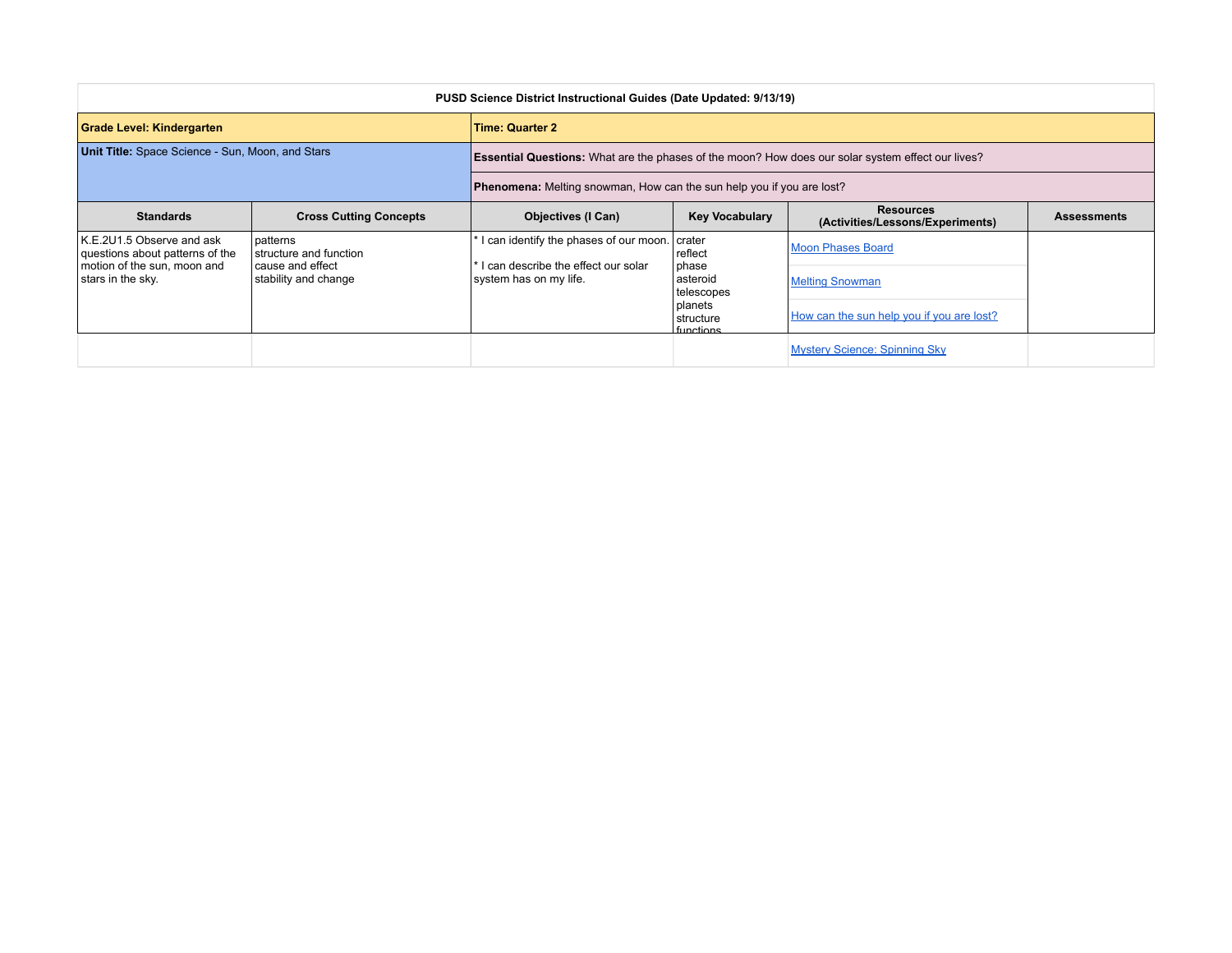| PUSD Science District Instructional Guides (Date Updated: 9/13/19)                                                                                                              |                                  |                                                                                                                                                                                                                                                                             |                                                                                                                    |                                            |                    |  |
|---------------------------------------------------------------------------------------------------------------------------------------------------------------------------------|----------------------------------|-----------------------------------------------------------------------------------------------------------------------------------------------------------------------------------------------------------------------------------------------------------------------------|--------------------------------------------------------------------------------------------------------------------|--------------------------------------------|--------------------|--|
| <b>Grade Level: Kindergarten</b>                                                                                                                                                |                                  | <b>Time: Quarter 3</b>                                                                                                                                                                                                                                                      |                                                                                                                    |                                            |                    |  |
| <b>Unit Title: Earth Science - Weather and Seasons</b>                                                                                                                          |                                  | <b>Essential Questions:</b> How does the sun change through the seasons? What are different types of weather that occur through the<br>seasons?                                                                                                                             |                                                                                                                    |                                            |                    |  |
|                                                                                                                                                                                 |                                  | Phenomena:                                                                                                                                                                                                                                                                  |                                                                                                                    |                                            |                    |  |
| <b>Standards</b>                                                                                                                                                                | <b>Cross Cutting Concepts</b>    | <b>Objectives (I Can)</b>                                                                                                                                                                                                                                                   | <b>Key Vocabulary</b>                                                                                              | Resources (Activities/Lessons/Experiments) | <b>Assessments</b> |  |
| K.E1U1.3 Observe, record and ask<br>questions about temperature, percipitation, cause and effect<br>and other weather data to identify patterns<br>or changes in local weather. | patterns<br>stability and change | I can identify seasons and the effect<br>of the sun in each.<br>*I can describe different types of<br>weather.<br>*I can track and record data of<br>temperature and weather.<br>*I can tell you how the weather and<br>temperature affects people, animals,<br>and plants. | seasons<br>weather<br>storm<br>temperature<br>pressure<br>direction<br>speed<br>water vapor<br>predict<br>patterns | <b>Weather Chart and Cards</b>             |                    |  |
| K.E1U1.4 Observe, describe, ask<br>questions, and predict seasonal weather<br>patterns; and how those patterns impact<br>plants and animals (including humans).                 |                                  |                                                                                                                                                                                                                                                                             |                                                                                                                    | <b>Sun Shade Structure</b>                 |                    |  |
|                                                                                                                                                                                 |                                  |                                                                                                                                                                                                                                                                             |                                                                                                                    | <b>Mystery Science: Weather Watching</b>   |                    |  |